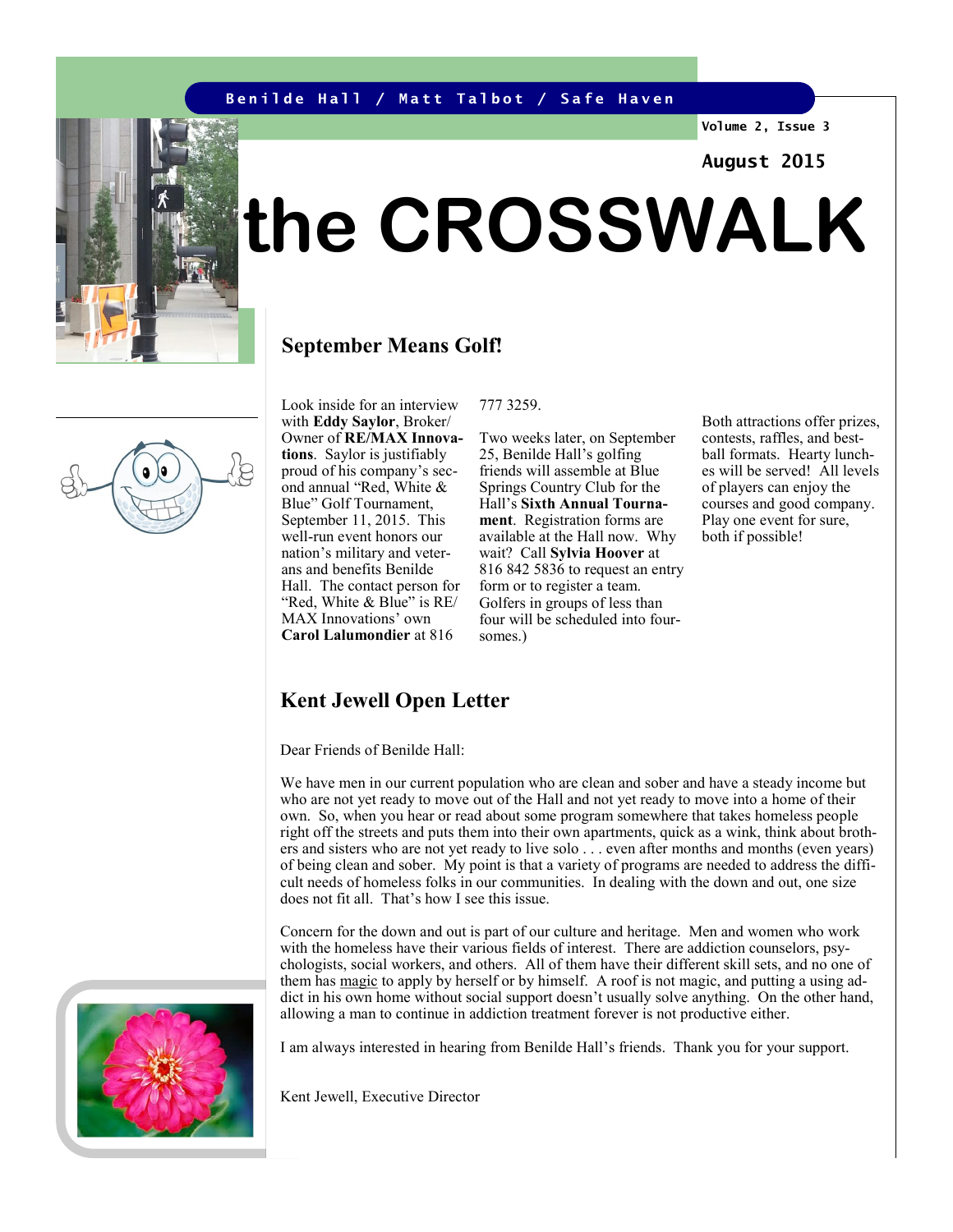#### **Homeless News Items**

Big Cities: *The Huffington Post* (July 16, 2015) reported that Washington DC is at the forefront of the nation's large cities in current efforts to house homeless veterans. As this year began, capital city officials identified 1,300 homeless veterans in the District. So far this year, the monthly average for veterans placed in housing is 61. According to the article, the VA and other involved agencies think that no more than 30 percent of the homeless population needs continuing support after move-in. Washington Mayor Muriel Bowser is identified as being fully committed to the effort to get veterans off the nation 's capitol 's streets.

IDs and Birth Certificates: As of July 1, 2015, a homeless person born in California can get his or her birth certificate free. In addition, after the first of next year, a homeless person will be able to get a free photo ID from the California Department of Motor Vehicles. This is how California is addressing a real sore spot for the

homeless. Lost or stolen identification presents real problems for many who have been homeless. There is still paper-work to get identification, of course, but now there is no direct expense. Those interested in working for similar legislation elsewhere see California Assembly Bill 733.

#### [http://sandiegofreepress.org.](http://sandiegofreepress.org)  (July 20, 2015)

Young and Homeless: Writing for *RollingStone* (September 3, 2014), Alex Morris describes a phenomenon probably not unique to our time and place but certainly a more frequent occurrence now than in the past – LGBTQ teens who come out as such to their parents and families . . . and then find themselves ostracized and homeless. Before our present era, maybe not all that long ago, "closeting" was prevalent. It was not unusual for a man or woman to attempt to hide sexual identify from parents and siblings. (And parents and siblings pretended not to know the truth.)

Today's teens announce themselves with the hope that they will be accepted by their families. It doesn't always happen that way. Morris tells the story of Jackie, a female college sophomore from Idaho, a top student and a versatile athlete, who was shunned and cut off by her parents after announcing her perceived lesbianism. Jackie went from living in a college sorority house to homelessness . . . in the just a few weeks. Her story is probably not unique. There are dozens of ways to become homeless, but only a few ways to escape its heavy load. [www.rollingstone.com/](http://www.rollingstone.com/culture/features)

[culture/features.](http://www.rollingstone.com/culture/features) (July 15, 2015)

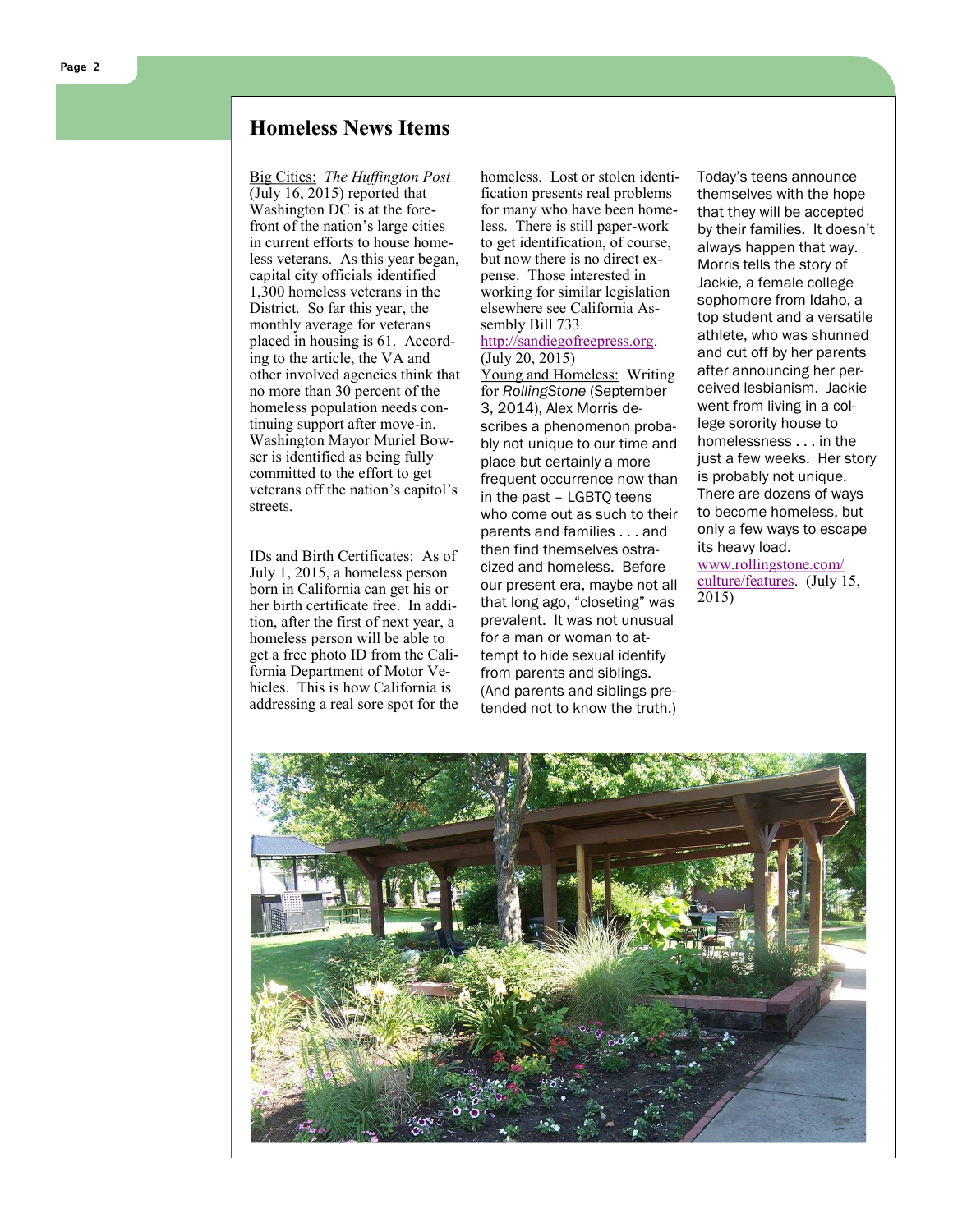### **Interview with Eddy Saylor, RE/MAX Innovations**

**Editor:** *RE/MAX Innovations is the largest company affiliate in the Kansas City area. Eddy Saylor, Innovations' Broker/Owner, recently met with Benilde Hall's Chaplain Stephen King. They talked about the second annual RE/MAX Innovations' Red, White, and Blue Golf Tournament. As in 2014, all 2015 Tournament proceeds go to benefit Benilde Hall.*

**Chap.:** Before we talk golf, let's talk about your company. You said that RE/MAX Innovations is the largest RE/MAX office in the Kansas City area. Correct?

**Saylor:** It is, both by agent count and sales volume. Right now, there are 97 agents. Many of our most successful agents are long-term with us. This is the second largest RE/MAX office in the mid-states region, so we still have some work to do.

**Chap.:** Is your business all residential?

**Saylor:** About 95% residential. We're located in the heart of Clay County, so we're part of the "Northland," the fastest growing part of the city. We're optimistic about our potential.

**Chap.:** Please tell our readers about your second-annual Red, White, and Blue Golf Tournament. Back to Staley Farms Golf Club's difficult but beautiful layout, right?

**Saylor:** Right. We had a good time last year, and we are determined to host an even better event this year. We are humbled and proud to do our part to respect our nation's veterans. Everyone in our office supports this effort, and everyone likes the fact that the men and women who benefit are local, from the Kansas City area. Carol Lalumondier, General Manager of operations here, coordinates our effort, and we are signing up teams and sponsors right now. September 11 is not all that far away.

**Chap.:** The appraisers and lenders and inspectors, etc., you work with, are they also "on board" with this effort?

**Saylor:** You bet, even more this year than last! Without them, we couldn't do this. Many of the sponsors that the agents recruited last year had never heard of Benilde Hall, but through the help of one of the agents we were able to get in touch with Roy Riffle who shared information with us about a hometown operation benefiting homeless veterans. Roy described some of what the Hall does for men in its care. The Hall really shouldn't be "the best kept secret in town." We're going to help Benilde Hall escape that label. As we spread the news around about what the Hall does for vets, we're building awareness for the Hall and encouraging continuing friendships throughout the community.

We know there are "cuddlier causes," children with needs and the like, and we do help Children's Mercy Hospital and the Children's Miracle Network. Through the year, we support those cuddlier causes too, but this golf tournament, well, it's exclusively for vets with needs.

**Chap.:** You chose the anniversary of the 9/11 attacks on our country for the Tournament. It's an easy date to remember.

**Saylor:** And "Red, White, and Blue" are easy to remember too, the colors of the flag and RE/ MAX logo colors too. That's not a coincidence by the way. That's who we are. Everyone in our office knows that we owe our way of life to the honor and valor and courage of veterans, men and women too. We enjoy our freedoms because of them. We're glad to help honor those who have given so much.

**Chap.:** Thank you, Eddy. See you early September 11.

**Saylor:** You're welcome. Bring a team and have some fun.